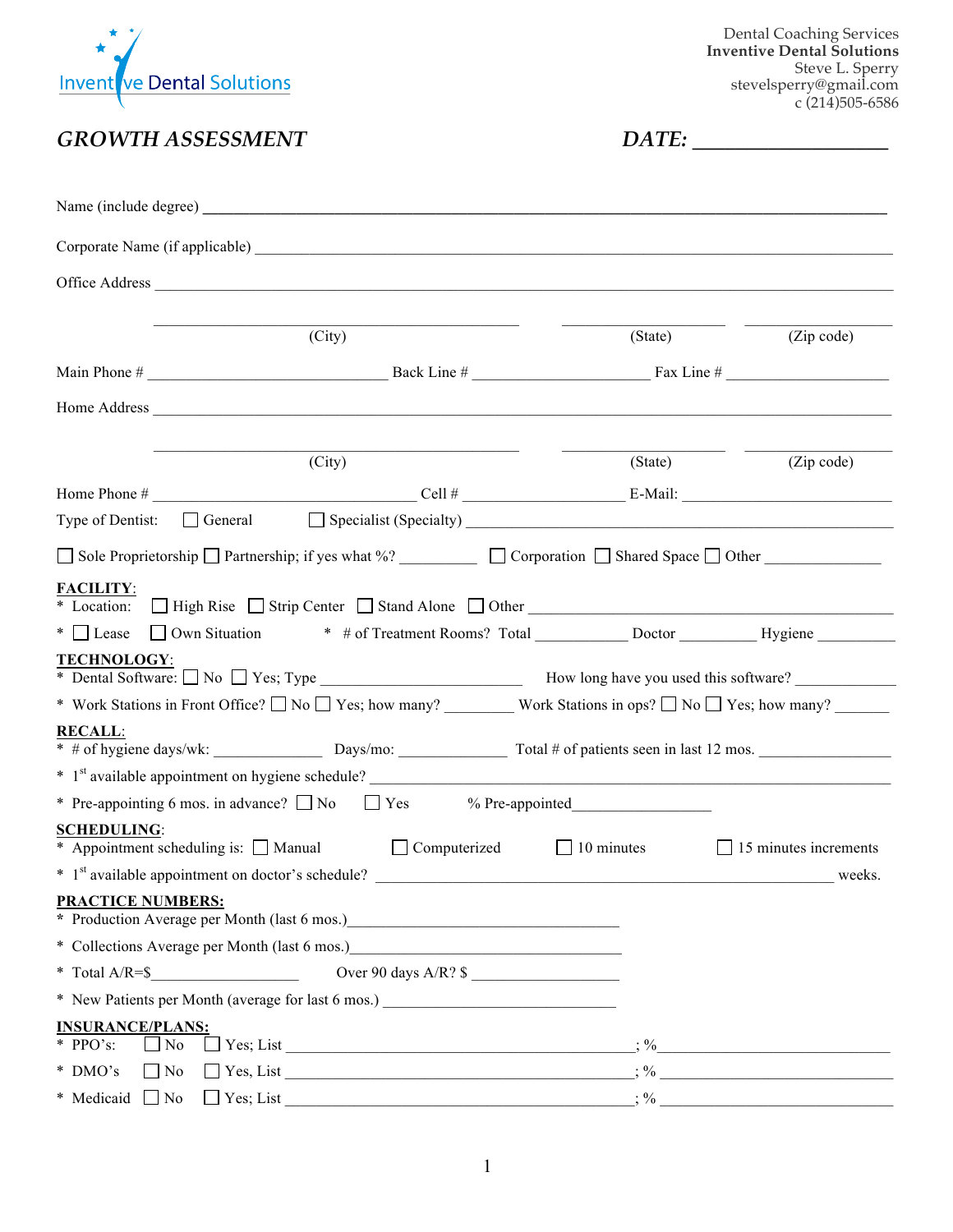**TEAM MEMBERS:** 

Name

| ,我们也不能在这里的时候,我们也不能在这里的时候,我们也不能会在这里的时候,我们也不能会在这里的时候,我们也不能会在这里的时候,我们也不能会在这里的时候,我们也不<br>Name<br>Year                                                                                                                                                                                                                                                                                     |  |
|---------------------------------------------------------------------------------------------------------------------------------------------------------------------------------------------------------------------------------------------------------------------------------------------------------------------------------------------------------------------------------------|--|
|                                                                                                                                                                                                                                                                                                                                                                                       |  |
|                                                                                                                                                                                                                                                                                                                                                                                       |  |
|                                                                                                                                                                                                                                                                                                                                                                                       |  |
|                                                                                                                                                                                                                                                                                                                                                                                       |  |
|                                                                                                                                                                                                                                                                                                                                                                                       |  |
|                                                                                                                                                                                                                                                                                                                                                                                       |  |
|                                                                                                                                                                                                                                                                                                                                                                                       |  |
|                                                                                                                                                                                                                                                                                                                                                                                       |  |
|                                                                                                                                                                                                                                                                                                                                                                                       |  |
|                                                                                                                                                                                                                                                                                                                                                                                       |  |
|                                                                                                                                                                                                                                                                                                                                                                                       |  |
| * Is your Team motivated and enthusiastic? $\Box$ No $\Box$ Yes                                                                                                                                                                                                                                                                                                                       |  |
| * Is there an associate in the practice? $\Box$ No $\Box$ Yes; how long?                                                                                                                                                                                                                                                                                                              |  |
| <b>MOTIVATION:</b>                                                                                                                                                                                                                                                                                                                                                                    |  |
|                                                                                                                                                                                                                                                                                                                                                                                       |  |
|                                                                                                                                                                                                                                                                                                                                                                                       |  |
| $*$ Trips:<br>* Other incentives:<br><b>CASE ACCEPTANCE:</b><br>* Are digital photographs used in case acceptance? $\Box$ No $\Box$ Yes; Frequency:<br>PLEASE LIST ANY PREVIOUS CONSULTANTS/COACHES YOU HAVE WORKED WITH:<br>1.<br>$\frac{3}{2}$<br>$4. \_$<br>$\overline{\phantom{a}}$<br>PLEASE INCLUDE ANY ADDITIONAL INFORMATION THAT IS SPECIAL OR UNUSUAL TO YOUR PRACTICE THAT |  |
|                                                                                                                                                                                                                                                                                                                                                                                       |  |
|                                                                                                                                                                                                                                                                                                                                                                                       |  |
|                                                                                                                                                                                                                                                                                                                                                                                       |  |
|                                                                                                                                                                                                                                                                                                                                                                                       |  |
|                                                                                                                                                                                                                                                                                                                                                                                       |  |
|                                                                                                                                                                                                                                                                                                                                                                                       |  |
|                                                                                                                                                                                                                                                                                                                                                                                       |  |
|                                                                                                                                                                                                                                                                                                                                                                                       |  |
|                                                                                                                                                                                                                                                                                                                                                                                       |  |
|                                                                                                                                                                                                                                                                                                                                                                                       |  |
|                                                                                                                                                                                                                                                                                                                                                                                       |  |
|                                                                                                                                                                                                                                                                                                                                                                                       |  |
|                                                                                                                                                                                                                                                                                                                                                                                       |  |
|                                                                                                                                                                                                                                                                                                                                                                                       |  |
|                                                                                                                                                                                                                                                                                                                                                                                       |  |
|                                                                                                                                                                                                                                                                                                                                                                                       |  |
|                                                                                                                                                                                                                                                                                                                                                                                       |  |